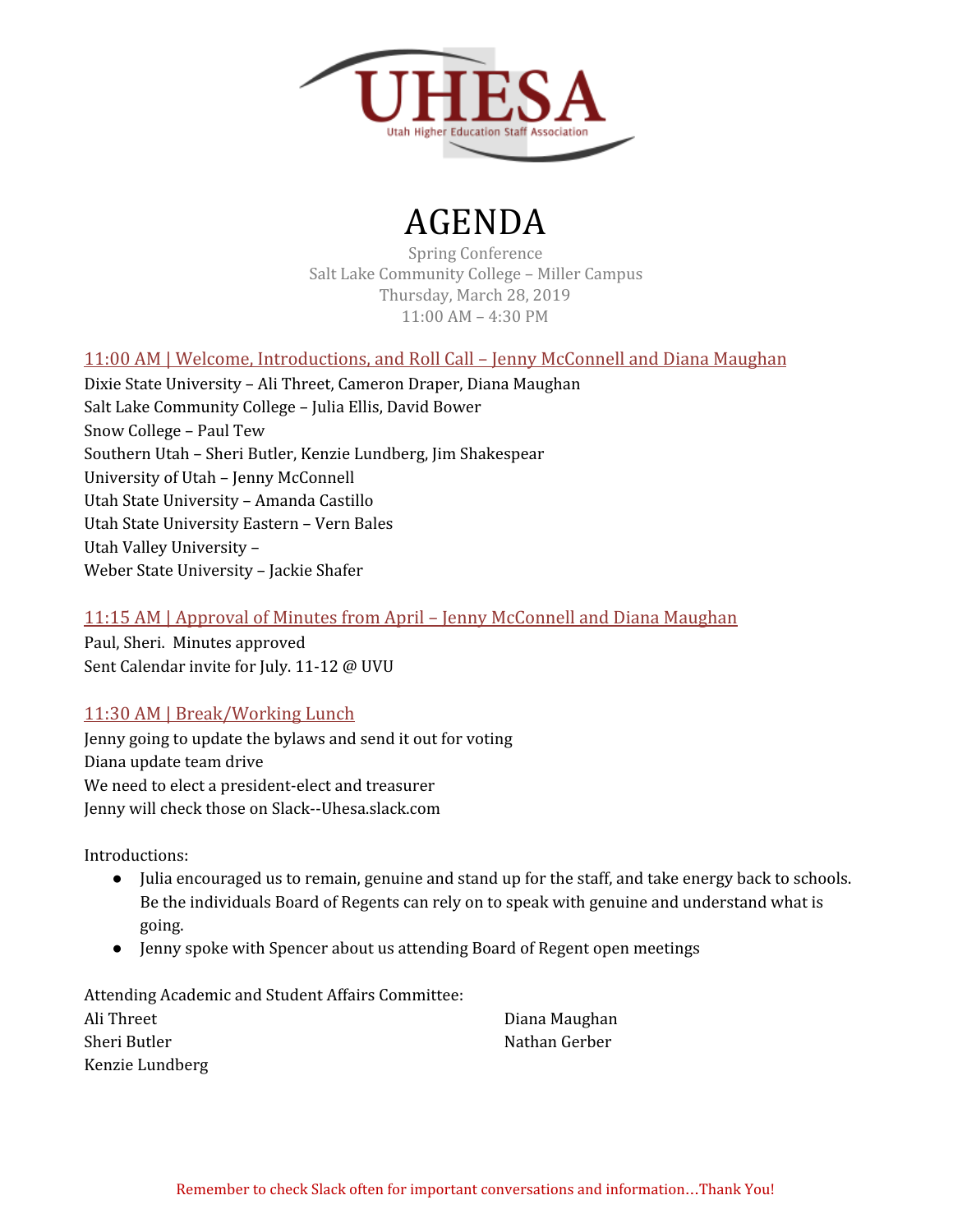

Attending Finance/Facilities Committee:

Amanda Castillo Vern Bales Julia Ellis Jenny McConnell

Paul Tew Jim Shakespear Cameron Draper

## 1:00 PM | SLCC Speaker, Dr. Roderic Land

What does the Staff Association provide?

- Voice
- Empowered
- Valued
- Equity
- Everyone matters
- Recognition

Why do employees not feel these things

- Power Distance
- A level of defeat
- Deliberately uninvolved
- Communication channels lacking
- Distance
- Individual
- Feel isolated due to race, ethnicity .....

To improve we must

- Recognize it is a battle
- Reconcile,
- Be welcoming,
- Meet them where they are
- Invite, with genuine intent

Language of job posting should be written for diverse candidates

What does SLCC involvement look like?

- Senior Leadership
- Board of Trustees
- Basically Director of HR
- Meet with President
- Tasks forces usually have staff representative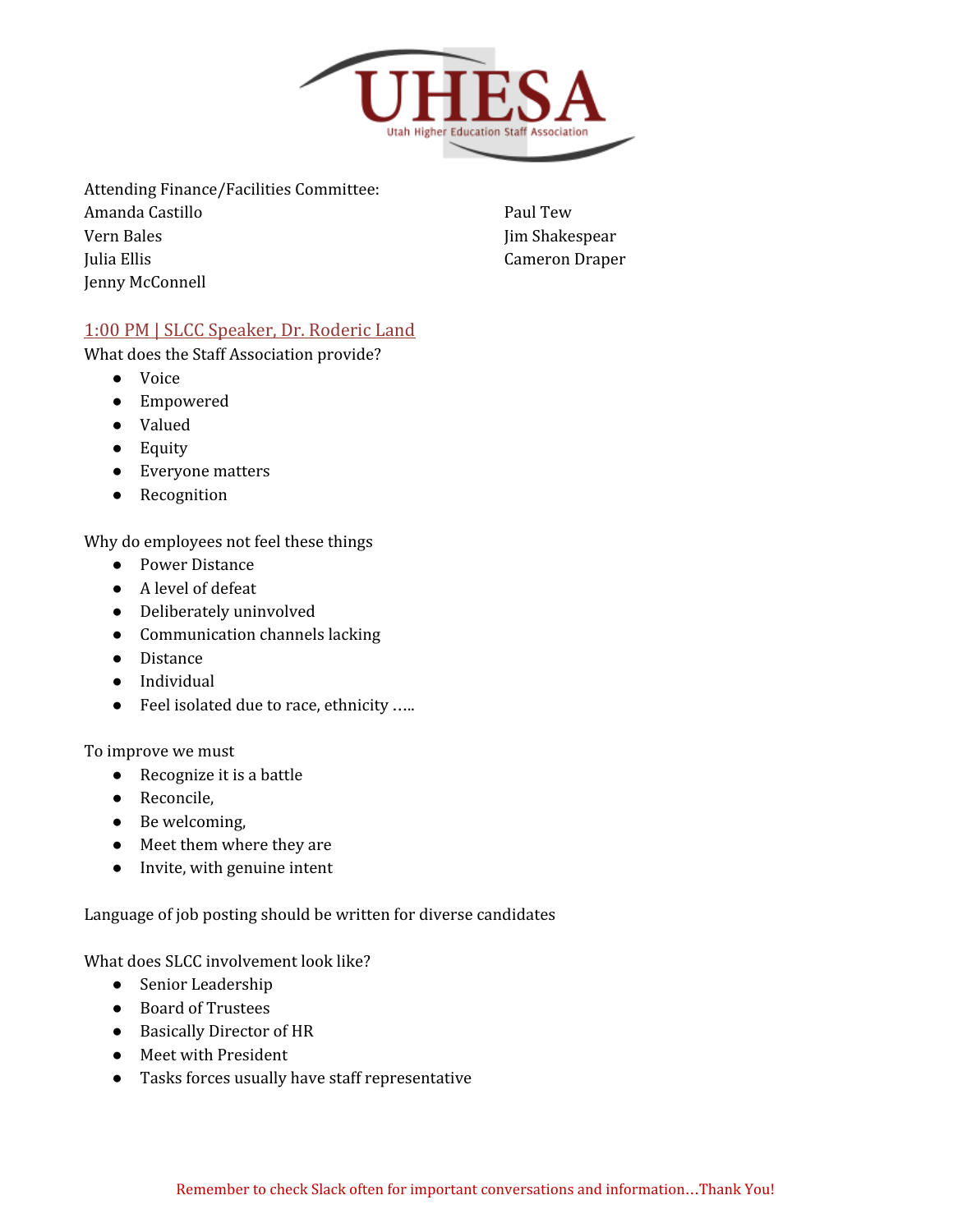

DSU: Same as above

- Strong connection with faculty
- Lunch with the president

SUU: Same as above

- Appointed Faculty representative on Staff Association
- Delegate

University of Utah: Same as above

● Staff members cannot be denied the opportunity to be on committee.

Weber State: Same as above

• Send letters to supervisors to encourage them to encourage staff or support staff in serving on the council

#### 2:00 PM | Break

#### 2:15 PM | SLCC Campus Tour

#### 3:15 PM | UHESA business

Amanda Castillo:

- Get campus to share what they are doing
- Resources
- Why we do what we do
- Talk to legislative

How do we buffer the push to performance compensation and performance evaluation Equtity should be pulled out of performance evaluation

Ali going to share format for Director Trainings at DSU. Management needs training on how to conduct a quality evaluation U of U doing 360 evaluations-having peers evaluate.

#### 4:30 PM | Adjourn

Some board members attended the Board of Regents open meeting